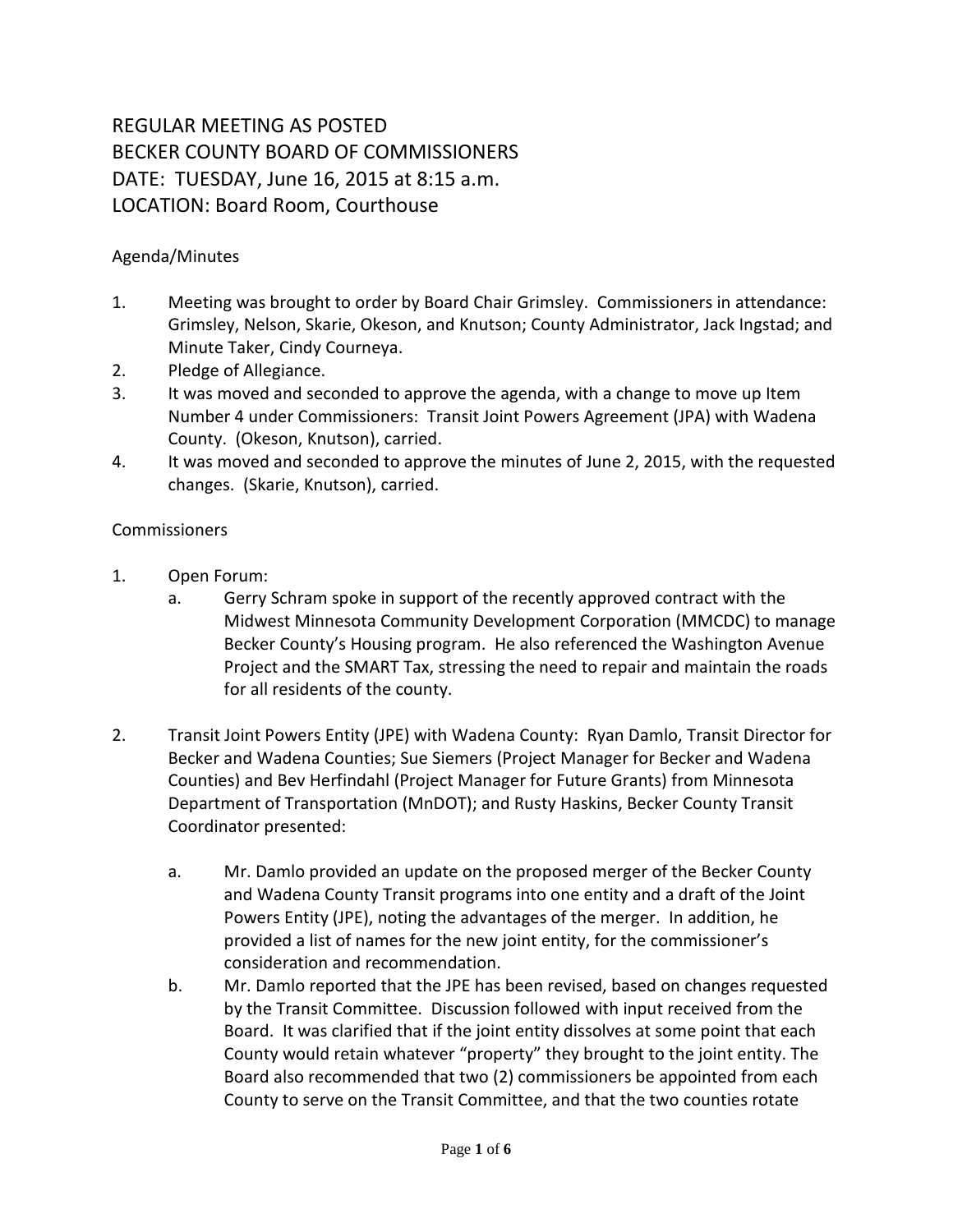making the appointment for one additional member, with that person serving possibly a three-year term to allow for consistency.

- c. Mr. Damlo plans to meet with all transit employees from both Becker and Wadena counties in July. County Administrator, Jack Ingstad, pointed out that Becker County employees belong to a union, whereas Wadena County employees do not. Mr. Damlo reported that he will be meeting with Becker County Human Resources Director, Nancy Grabanski, in the near future.
- d. Mr. Damlo will update the JPE based on the discussion held today and asked for any additional feedback from the commissioners by July  $1<sup>st</sup>$ . He will then return to the Becker County Board of Commissioner's meeting on either July 7<sup>th</sup> or July 21<sup>st</sup> and the Wadena County Board of Commissioner's meeting on July 14<sup>th</sup>, to bring forward a Resolution and the JPE, for further consideration and approval.
- 3. Reports and Correspondence: The Commissioners reported on the following meetings:
	- a. Commissioner Skarie: Human Services Committee, Becker County Council on Aging, Environmental Affairs Committee, and attended the Retired Senior Volunteer Program (RSVP) meeting through Mahube.
	- b. Commissioner Knutson: Natural Resources Committee and Becker County Assessor's Committee.
	- c. Commissioner Okeson: Highway Committee, NW Regional Emergency Communications Board, and attended the Association of Minnesota Counties (AMC) Spring Meeting in Wadena. It was noted that the Association of Minnesota Counties (AMC) Fall Policy Committee meetings are scheduled for September 17-18, 2015, at Breezy Point Resort in Pequot Lakes, MN.
	- d. Commissioner Nelson: Natural Resources Committee, Highway Committee, and Information Technology (IT). He also met with Becker County Soil & Water Conservation District staff regarding AIS and participated in a conference call with the State HUD office in regards to the recent contract with MMCDC to manage the Becker County housing program.
	- e. Commissioner Grimsley: Finance Committee and also attended a special meeting of the Historical Society.
- 4. Appointments:
	- a. Notification was received from the Buffalo-Red River Watershed District in regards to an upcoming appointment needed, with John Hanson's term set to expire on August 31, 2015. The position will be advertised and consideration for the appointment will be made at the Becker County Board of Commissioner's meeting on July 21, 2015.
	- b. It was moved and seconded to appoint Jim Kovala to the Board of Adjustments. (Knutson, Nelson), carried.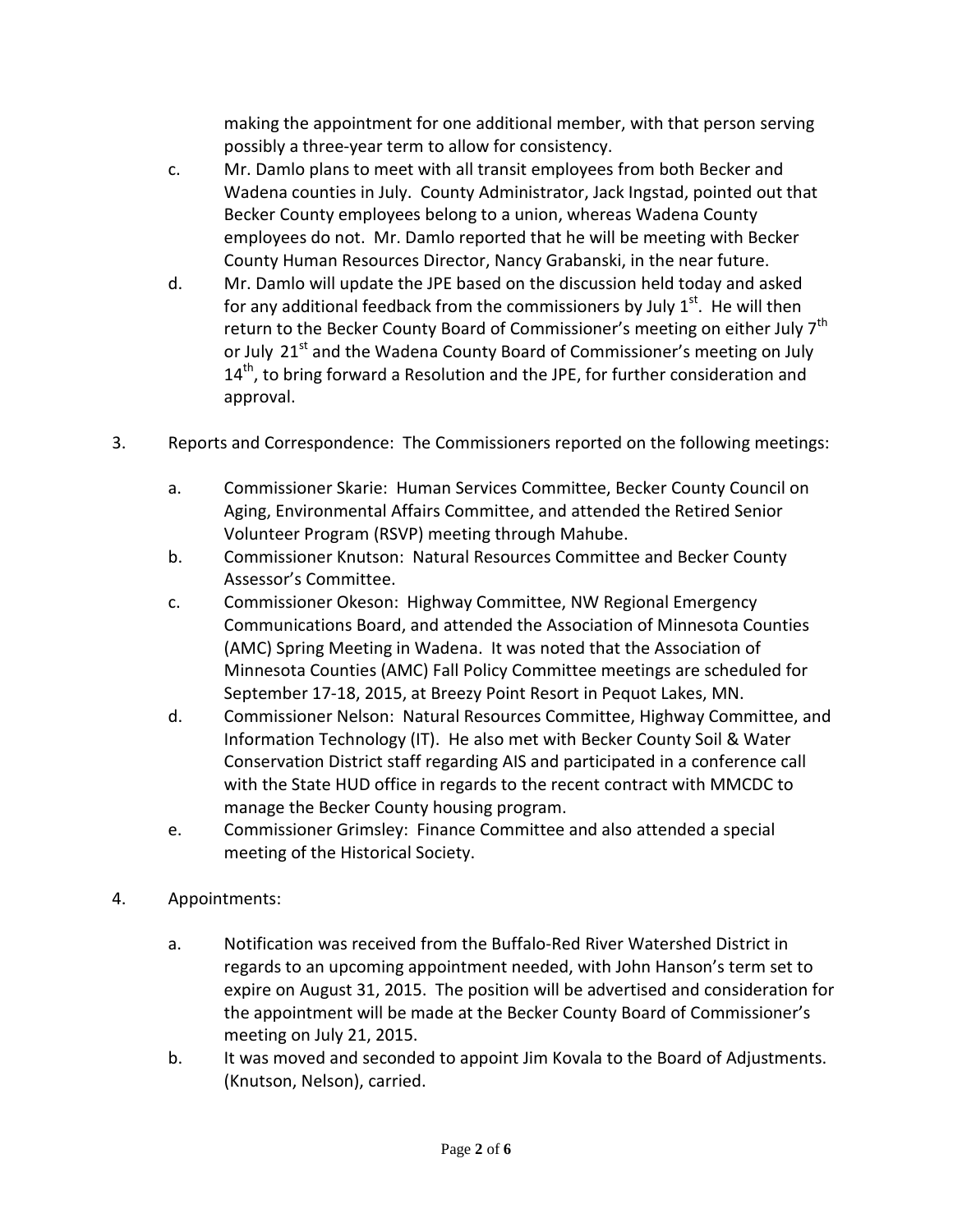- 5. It was moved and seconded to approve the "Right of Entry" form, as presented, to allow Verizon Wireless to do cell tower site exploration work on tax forfeited land, in Forest Township, near Bad Medicine Lake; to determine if the site would be adequate before moving forward with developing a lease, etc. (Okeson, Knutson), carried.
- 6. Steve Skoog, Environmental Services Director, provided an update on the Lake Park Elevator Fire Clean-up, and noted that there was no asbestos discovered.

Auditor-Treasurer: Mary Hendrickson presented:

- 1. Licenses and Permits:
	- a. It was moved and seconded to approve Resolution 06-15-2A, to approve the Gambling Application for Exempt Permit to conduct a Raffle for the Boys and Girls Club of Detroit Lakes, on August 8, 2015, for operations at WeFest Concert Grounds, 25526 County Highway #22, Detroit Lakes, MN in Lakeview Township. (Okeson, Nelson), carried.

Finance Committee: Mary Hendrickson presented:

- 1. It was moved and seconded to approve the Regular Claims, Auditor's Warrants, and Over 90-Day Claims for the following:
	- a. Auditor's Warrants (Tuesday Bills):
		- i. 06/02/2015 in the amount of \$184,865.19.
	- b. Over 90-Day Claims:
		- i. MCIT in the amount of \$236.00; invoice was misplaced;
		- ii. Rupp, Anderson, Squires & Waldspurger, in the amount of \$70.00; invoice was overlooked.

(Knutson, Nelson), carried.

- 2. Ms. Swenson provided an update on the E-Recording status of Becker County.
- 3. It was moved and seconded to approve the purchase of one (1) 2016 Polaris 550 Indy Snowmobile, to replace the old rescue snowmobile for the Sheriff's Department, from Okeson Off-Trail Sales in Detroit Lakes, MN at the low quote of \$7,099.00, using DNR Snowmobile Grant Funds of \$6,272.14 and with the remaining balance of \$826.86 from Becker County funds. (Nelson, Knutson), carried.
- 4. It was moved and seconded to approve the Site Prep Bid for 2016 Spring Planting on 122 acres of tax forfeited land from Future Forests, Inc. of Askov, MN, at a cost of \$14,030.00 for trench and spray and \$11,975.00 for chemical, with the total cost at \$26,005.00. (Nelson, Knutson), carried.
- 5. It was recommended to have full board discussion on the agenda item under EDA/Parks and Recreation, the request for County support to designate the Mountain View Recreation Area as a Regional Park in Greater Minnesota.
- 6. It was moved and seconded to approve the purchase of a Cisco USC Blade Chassis and two (2) Servers, to replace two 5-year old servers for the new tax system upgrade, from Tiger Direct, Miami, FL, at the low quote of \$36,961.62, and with final approval from the IT Director, Rick Kelsven. (Nelson, Skarie), carried.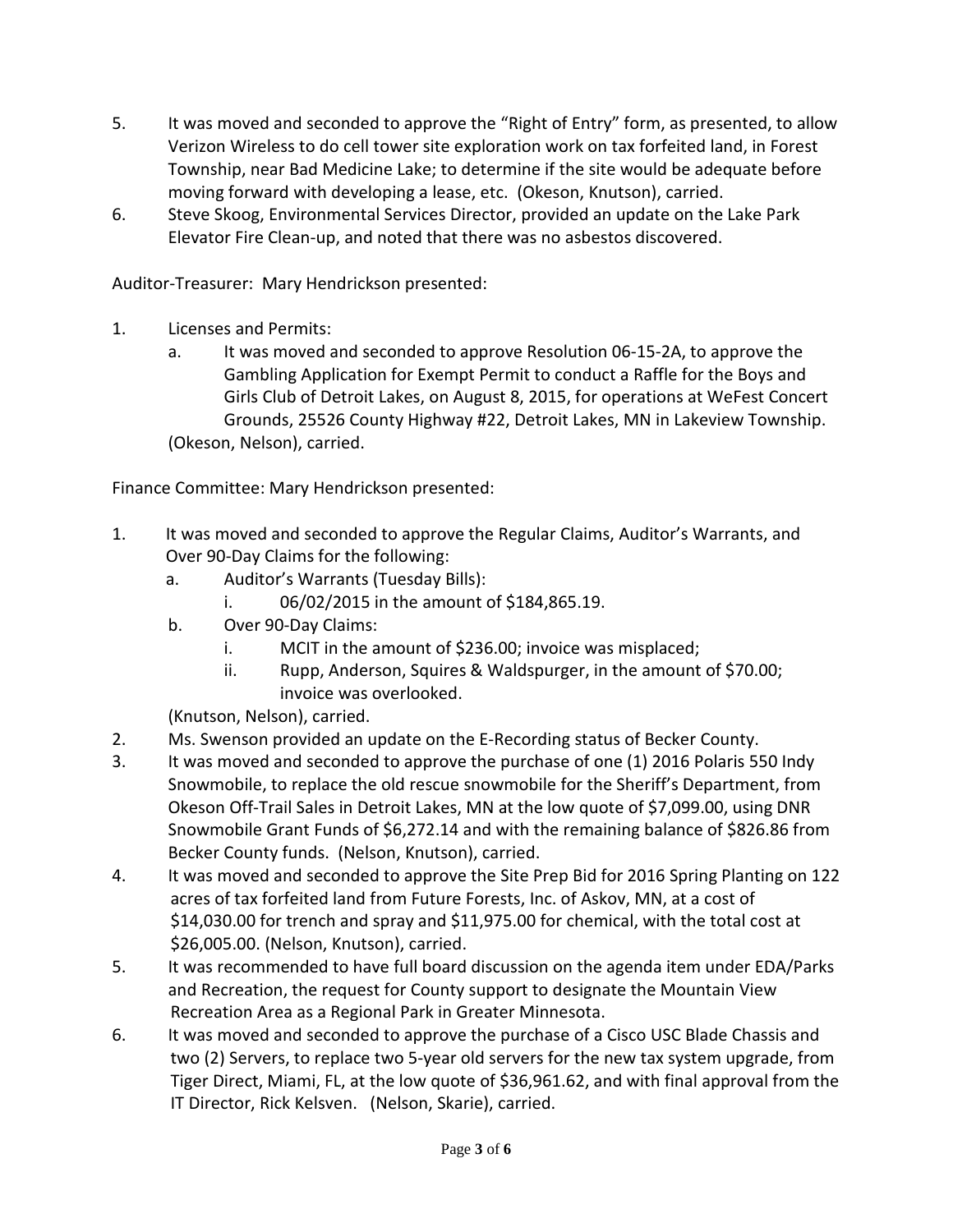- 7. It was moved and seconded to approve the purchase of a EMC VNXe3200 Storage Server Device, to add new Solid State Hybrid Storage to replace obsolete IBM DS3400 Storage Devices, from Tiger Direct, Miami, FL, at the low quote of \$39,762.38 and with final approval from the IT Director, Rick Kelsven. (Nelson, Skarie), carried.
- 8. It was moved and seconded to approve the purchase of two (2) Cisco Catalyst 2960X Switches, to allow 10GB connection between new storage and servers, from Marco of Detroit Lakes, at the low quote of \$8,497.20. (Nelson, Okeson), carried.
- 9. It was moved and seconded to approve the purchase of a Microsoft SQL Server, for the tax system upgrade that will be implemented in August 2015, from SHI of New Jersey, at the State contract price of \$15,600.00. (Knutson, Skarie), carried.
- 10. It was moved and seconded to approve the purchase of VMware vSphere Enterprise Licenses from SHI of New Jersey, and to accept the low quote of \$12,864.00 for four (4) processor licenses. (Okeson, Nelson), carried.

Commissioners: Electronic (E-Recording Update): Patty Swenson presented:

- 1. It was moved and seconded to approve adding to the agenda: Electronic (E-Recording) – Formal Update. (Knutson, Skarie), carried.
- 2. It was moved and seconded to move forward with Electronic (E-Recording) training of employees and to return to the Board with quotes for said training. (Nelson, Skarie), carried.

Human Services: John Dinsmore, Ronda Stock, Christy Ramsey and Denise Warren presented:

- 1. It was moved and seconded to approve Resolution 06-15-2E, to hire one (1) Full-Time Registered Nurse through the Merit System, as presented. (Skarie, Nelson), carried.
- 2. It was moved and seconded to approve the purchase of five (5) Varidesk Risers for Office Support Staff, as presented, at a total cost of \$1,950.00. (Skarie, Knutson), carried.
- 3. Human Services Director, John Dinsmore, presented the 2015 Annual Human Services Department Work Plan. It will be brought through the Human Services Committee, with the intent to finalize the work plan the first part of July, and to then return to the Board.
- 4. Mr. Dinsmore also presented the Minnesota County Human Service Cost Report for Becker County (year by year comparison from 2009 – 2013).
- 5. It was moved and seconded to approve the Human Services claims for Human Services, Community Health, and Transit, as presented. (Skarie, Okeson), carried.

Highway: Jim Olson presented:

1. It was moved and seconded to approve Resolution 06-15-2C, to hereby authorize and direct the Highway Department to purchase a 2015 Schulte FX – 1200 Rotary Mower, as stated in the capital improvement request form, from Adkins Equipment, Detroit Lakes, at the low quote of \$14,950.00. (Nelson, Okeson), carried.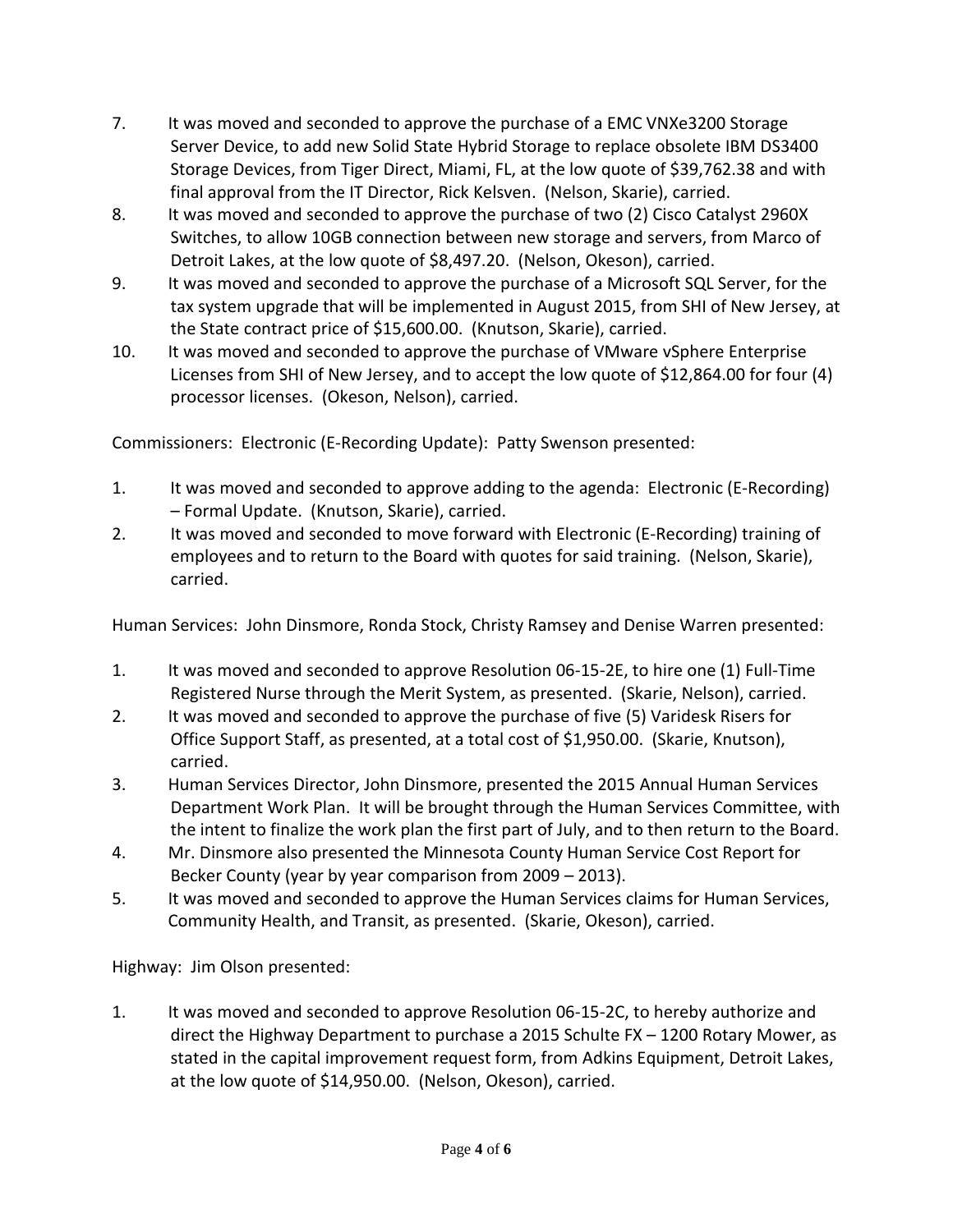- 2. It was moved and seconded to approve Resolution 06-15-2D, to approve the City of Frazee Safe Routes to Schools Project (SP 003-591-002) as a 2015 SMART Project, to accept the low quote from Hough, Inc. of Detroit Lakes in the amount of \$269,579.00 and to authorize payment in the amount of \$20,000.00 from SMART Tax Funds for said project. (Okeson, Skarie), carried.
- 3. It was moved and seconded to accept the 2014 Becker County Highway Department Annual Report, as presented. (Knutson, Okeson), carried.

Planning & Zoning: Eric Evenson-Marden presented:

- 1. It was moved and seconded to concur with the Planning Commission (June 9, 2015), to approve a Conditional Use Permit (CUP), as submitted by Rick Jacobson on behalf of Buck Stop Inn, for a private family campground consisting of up to five (5) cabin/RV sites due to the fact the request is not detrimental to the surrounding area, with the project located at 20259 County Road 121 in Wolf Lake Township. (Knutson, Skarie), carried.
- 2. It was moved and seconded to concur with the Planning Commission (June 9, 2015), to approve a Certificate of Survey, as submitted by Gary Hanson on behalf of Stafne Property, LLC for two tracts of land with Tract B consisting of 61,800 square feet and Tract C consisting of 61,900 square feet, due to the fact the request meets the criteria of the ordinance, with the project located at 12787 Nels Erickson Lane in Cormorant Township, Big Cormorant Lake, and with a change of zone from Agricultural to Residential for both tracts, with the remnant Tract A attached to the neighboring parcel. (Knutson, Okeson), carried.
- 3. It was moved and seconded to concur with the Planning Commission (June 9, 2015), to approve a Certificate of Survey for three tracts of land as submitted by David Simley, with Tract A consisting of 2.54 useable acres, Tract B consisting of 2.5 useable acres and Tract C, consisting of 2.79 useable acres in an Agricultural Zone, due to the fact the request meets the criteria of the Ordinance, with the project located at 25586 East Island Lake Road in Shell Lake Township, Island Lake. (Skarie, Nelson), carried.
- 4. It was moved and seconded to concur with the Planning Commission (June 9, 2015), to approve a Conditional Use Permit (CUP) as submitted by Michael Witt, to include the sale of ice, pop, fishing bait, and exchanging of gas cylinders, and also the sale of any confections that do not require a license from the Minnesota Department of Health, and in addition, to include signs on property in an Agricultural Zone, due to the fact the request is not detrimental to the surrounding area, with the project located at 23824 East Island Lake Road in Shell Lake Township, Island Lake. (Knutson, Okeson), carried.

Environmental Services: Steve Skoog presented:

1. It was moved and seconded to approve to enter into a two-year contract with the Minnesota Department of Corrections (MDOC), to create a new Institutional Community Work (ICWC) Crew for the Becker County Transfer Station, as presented, and to authorize the County Administrator, Jack Ingstad, on behalf of Becker County, to